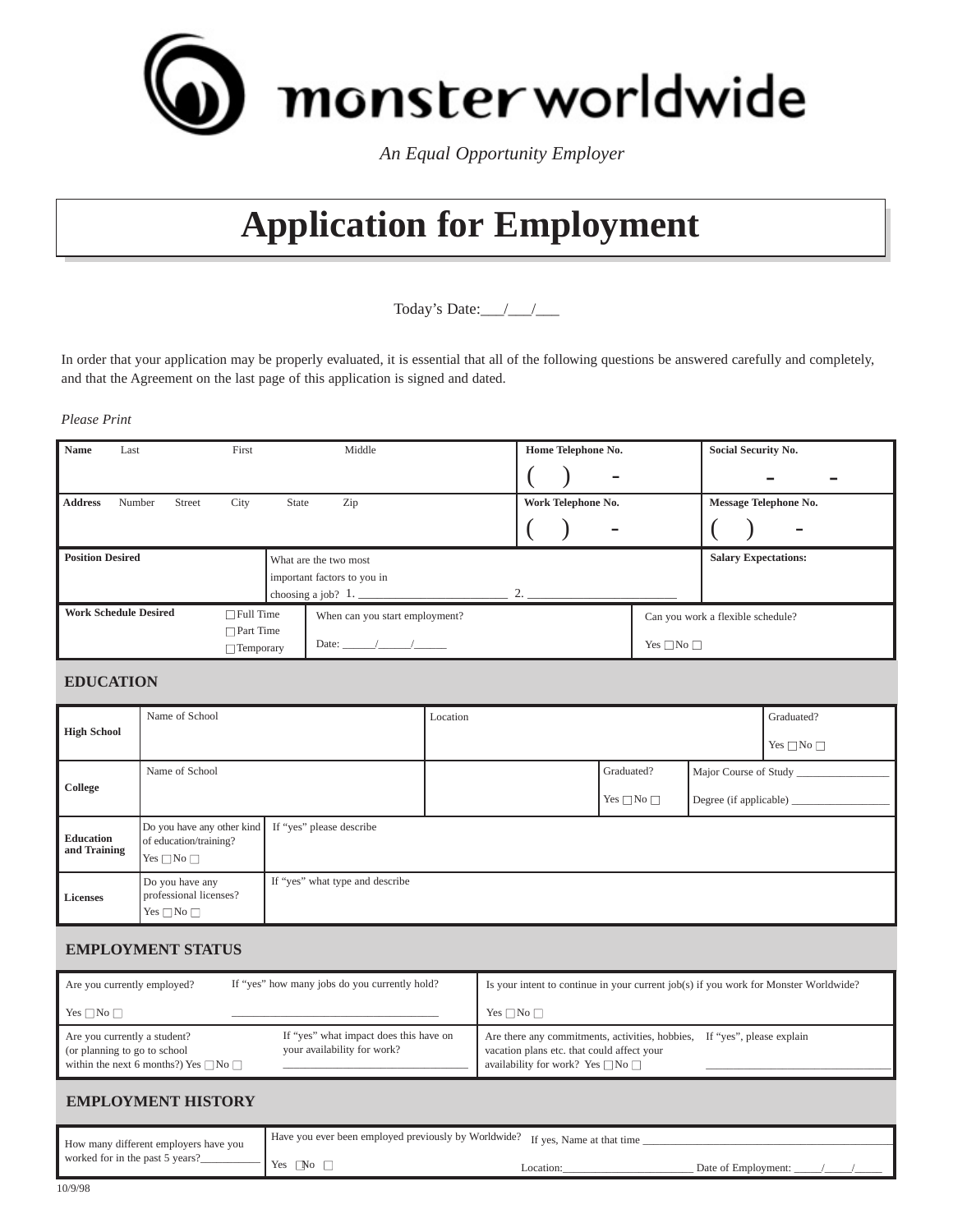#### **EMPLOYMENT RECORD**

Please account for the past three (3) years or since completing school, whichever is shorter, including military service or any self-employed or unemployed periods. Massachusetts applicants may include any verifiable work performed on a volunteer basis. Give all information requested below even if duplicated on your resume. If your earnings on previous jobs were on a commission or other basis, estimate them on an annual basis. Start with your present position and proceed chronologically backward. If required, use a separate piece of paper.

| Current/Most Recent Company                             | Address                                                                                                                                                                                                                                                                                                                                                                                                                                                                                                                                                                                    |                                         | Last Position Held: |
|---------------------------------------------------------|--------------------------------------------------------------------------------------------------------------------------------------------------------------------------------------------------------------------------------------------------------------------------------------------------------------------------------------------------------------------------------------------------------------------------------------------------------------------------------------------------------------------------------------------------------------------------------------------|-----------------------------------------|---------------------|
|                                                         |                                                                                                                                                                                                                                                                                                                                                                                                                                                                                                                                                                                            |                                         |                     |
|                                                         |                                                                                                                                                                                                                                                                                                                                                                                                                                                                                                                                                                                            |                                         |                     |
| Telephone No.                                           | Dates Employed:                                                                                                                                                                                                                                                                                                                                                                                                                                                                                                                                                                            |                                         | Job Description:    |
|                                                         |                                                                                                                                                                                                                                                                                                                                                                                                                                                                                                                                                                                            |                                         |                     |
|                                                         |                                                                                                                                                                                                                                                                                                                                                                                                                                                                                                                                                                                            |                                         |                     |
| Last Supervisor's Name                                  | Be Specific: Why Did You Leave? Or Why Do You Want To Leave?                                                                                                                                                                                                                                                                                                                                                                                                                                                                                                                               |                                         |                     |
|                                                         |                                                                                                                                                                                                                                                                                                                                                                                                                                                                                                                                                                                            |                                         |                     |
|                                                         |                                                                                                                                                                                                                                                                                                                                                                                                                                                                                                                                                                                            |                                         |                     |
| Be Specific: Liked Most About The Job?                  |                                                                                                                                                                                                                                                                                                                                                                                                                                                                                                                                                                                            | Be Specific: Liked Least About The Job? |                     |
|                                                         |                                                                                                                                                                                                                                                                                                                                                                                                                                                                                                                                                                                            |                                         |                     |
|                                                         |                                                                                                                                                                                                                                                                                                                                                                                                                                                                                                                                                                                            |                                         |                     |
|                                                         |                                                                                                                                                                                                                                                                                                                                                                                                                                                                                                                                                                                            |                                         |                     |
| Company Name                                            | Address                                                                                                                                                                                                                                                                                                                                                                                                                                                                                                                                                                                    |                                         | Last Position Held: |
|                                                         |                                                                                                                                                                                                                                                                                                                                                                                                                                                                                                                                                                                            |                                         |                     |
|                                                         |                                                                                                                                                                                                                                                                                                                                                                                                                                                                                                                                                                                            |                                         |                     |
| Telephone No.                                           | Dates Employed:                                                                                                                                                                                                                                                                                                                                                                                                                                                                                                                                                                            |                                         | Job Description:    |
|                                                         |                                                                                                                                                                                                                                                                                                                                                                                                                                                                                                                                                                                            |                                         |                     |
|                                                         | $\textbf{Last Salary: } \text{\S}_{\textcolor{red}{\overline{\textbf{1}}}} \textcolor{red}{\overline{\textbf{1}}}\textcolor{red}{\overline{\textbf{1}}} \textcolor{red}{\overline{\textbf{2}}} \textcolor{red}{\overline{\textbf{2}}} \textcolor{red}{\overline{\textbf{3}}} \textcolor{red}{\overline{\textbf{3}}} \textcolor{red}{\overline{\textbf{4}}} \textcolor{red}{\overline{\textbf{5}}} \textcolor{red}{\overline{\textbf{5}}} \textcolor{red}{\overline{\textbf{4}}} \textcolor{red}{\overline{\textbf{5}}} \textcolor{red}{\overline{\textbf{6}}} \textcolor{red}{\overline{\$ |                                         |                     |
| Last Supervisor's Name                                  | Be Specific: Why Did You Leave? Or Why Do You Want To Leave?                                                                                                                                                                                                                                                                                                                                                                                                                                                                                                                               |                                         |                     |
|                                                         |                                                                                                                                                                                                                                                                                                                                                                                                                                                                                                                                                                                            |                                         |                     |
|                                                         |                                                                                                                                                                                                                                                                                                                                                                                                                                                                                                                                                                                            |                                         |                     |
| Be Specific: Liked Most About The Job?                  |                                                                                                                                                                                                                                                                                                                                                                                                                                                                                                                                                                                            | Be Specific: Liked Least About The Job? |                     |
|                                                         |                                                                                                                                                                                                                                                                                                                                                                                                                                                                                                                                                                                            |                                         |                     |
|                                                         |                                                                                                                                                                                                                                                                                                                                                                                                                                                                                                                                                                                            |                                         |                     |
|                                                         |                                                                                                                                                                                                                                                                                                                                                                                                                                                                                                                                                                                            |                                         |                     |
|                                                         |                                                                                                                                                                                                                                                                                                                                                                                                                                                                                                                                                                                            |                                         |                     |
| Company Name                                            | Address                                                                                                                                                                                                                                                                                                                                                                                                                                                                                                                                                                                    |                                         | Last Position Held: |
|                                                         |                                                                                                                                                                                                                                                                                                                                                                                                                                                                                                                                                                                            |                                         |                     |
|                                                         |                                                                                                                                                                                                                                                                                                                                                                                                                                                                                                                                                                                            |                                         |                     |
| Telephone No.                                           | Dates Employed:                                                                                                                                                                                                                                                                                                                                                                                                                                                                                                                                                                            |                                         | Job Description:    |
|                                                         |                                                                                                                                                                                                                                                                                                                                                                                                                                                                                                                                                                                            |                                         |                     |
|                                                         |                                                                                                                                                                                                                                                                                                                                                                                                                                                                                                                                                                                            |                                         |                     |
| Last Supervisor's Name                                  | Be Specific: Why Did You Leave? Or Why Do You Want To Leave?                                                                                                                                                                                                                                                                                                                                                                                                                                                                                                                               |                                         |                     |
|                                                         |                                                                                                                                                                                                                                                                                                                                                                                                                                                                                                                                                                                            |                                         |                     |
|                                                         |                                                                                                                                                                                                                                                                                                                                                                                                                                                                                                                                                                                            |                                         |                     |
| Be Specific: Liked Most About The Job?                  |                                                                                                                                                                                                                                                                                                                                                                                                                                                                                                                                                                                            | Be Specific: Liked Least About The Job? |                     |
|                                                         |                                                                                                                                                                                                                                                                                                                                                                                                                                                                                                                                                                                            |                                         |                     |
|                                                         |                                                                                                                                                                                                                                                                                                                                                                                                                                                                                                                                                                                            |                                         |                     |
|                                                         |                                                                                                                                                                                                                                                                                                                                                                                                                                                                                                                                                                                            |                                         |                     |
| Periods of Unemployment During the Past Three (3) Years |                                                                                                                                                                                                                                                                                                                                                                                                                                                                                                                                                                                            |                                         |                     |
|                                                         |                                                                                                                                                                                                                                                                                                                                                                                                                                                                                                                                                                                            |                                         |                     |
| All reasons must be specific                            |                                                                                                                                                                                                                                                                                                                                                                                                                                                                                                                                                                                            |                                         |                     |
|                                                         | To: $\sqrt{2\pi}$                                                                                                                                                                                                                                                                                                                                                                                                                                                                                                                                                                          |                                         |                     |
|                                                         |                                                                                                                                                                                                                                                                                                                                                                                                                                                                                                                                                                                            |                                         |                     |
|                                                         |                                                                                                                                                                                                                                                                                                                                                                                                                                                                                                                                                                                            |                                         |                     |
|                                                         |                                                                                                                                                                                                                                                                                                                                                                                                                                                                                                                                                                                            |                                         |                     |
|                                                         | To: $\sqrt{2}$                                                                                                                                                                                                                                                                                                                                                                                                                                                                                                                                                                             |                                         |                     |
|                                                         |                                                                                                                                                                                                                                                                                                                                                                                                                                                                                                                                                                                            |                                         |                     |
|                                                         |                                                                                                                                                                                                                                                                                                                                                                                                                                                                                                                                                                                            |                                         |                     |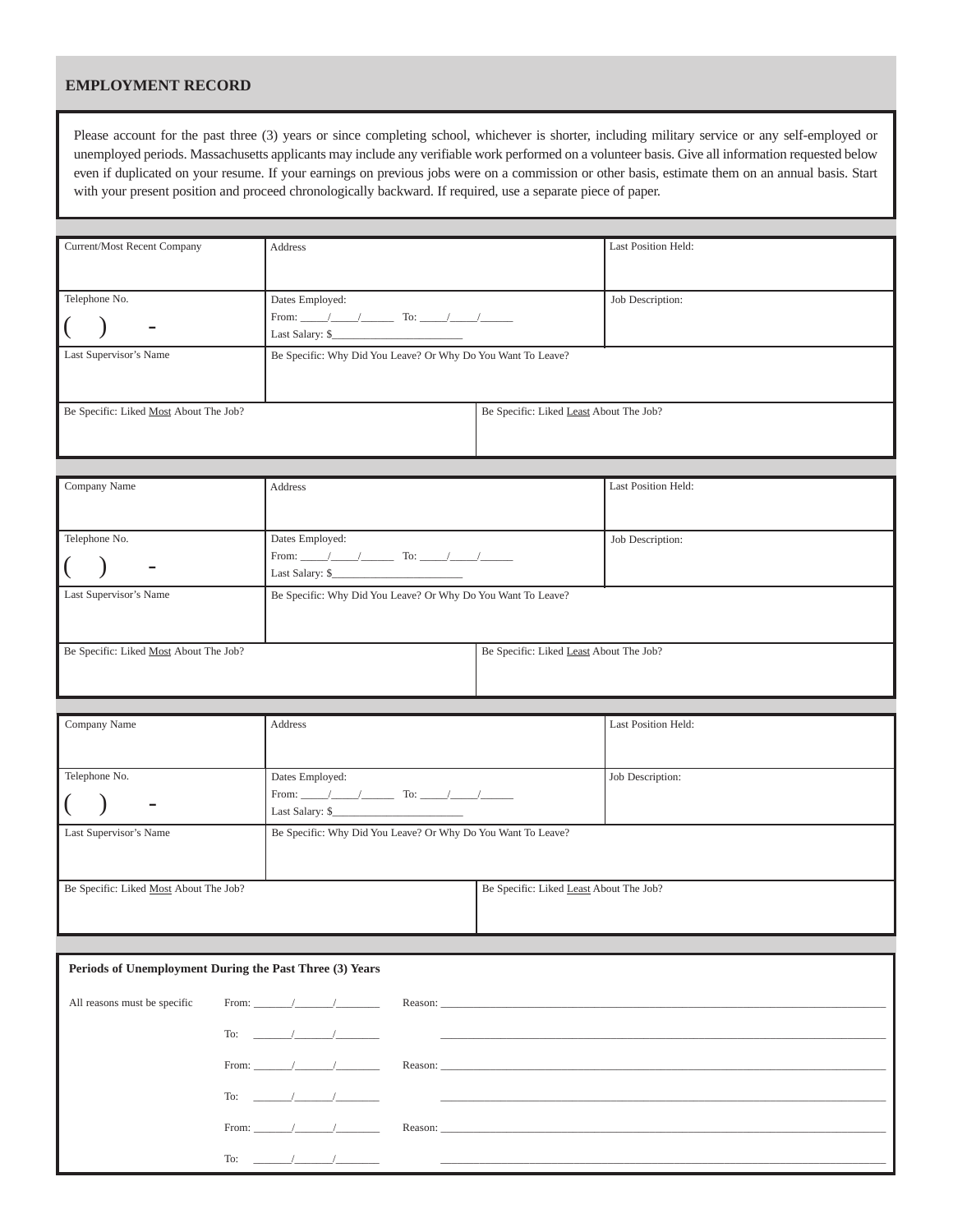### **SPECIALIZED SKILLS**

| Which computer/software programs | <b>For Technical Applicants Only:</b>                                            |
|----------------------------------|----------------------------------------------------------------------------------|
| have you worked with?            |                                                                                  |
| $\Box$ IBM                       | ,我们也不能在这里的时候,我们也不能在这里的时候,我们也不能会在这里,我们也不能会在这里,我们也不能会在这里的时候,我们也不能会在这里的时候,我们也不能会在这里 |
| $\Box$ Macintosh                 | ,我们也不能在这里的时候,我们也不能在这里的时候,我们也不能在这里的时候,我们也不能会在这里的时候,我们也不能会在这里的时候,我们也不能会在这里的时候,我们也不 |
| □ Microsoft Word                 | What types of computer hardware have you worked on?                              |
| $\Box$ Word Perfect              |                                                                                  |
| $\Box$ Microsoft Excel           |                                                                                  |
| $\Box$ Lotus 1-2-3               | What computer operating systems have you worked with?                            |
| $\Box$ Microsoft PowerPoint      |                                                                                  |
| $\Box$ Adobe Illustrator         |                                                                                  |
| $\Box$ Adobe Photoshop           | What types of software products have you worked with?                            |
| $\Box$ QuarkXPress               |                                                                                  |
|                                  |                                                                                  |

#### **OTHER INFORMATION**

Have you ever been convicted of a crime or a violation other than a minor traffic violation? Yes  $\square$  No  $\square$ 

If "yes", list all convictions, starting with date, nature of offense(s) and where they occurred:\*

\*A conviction will not automatically disqualify you from employment.

Are you legally eligible to work in the United States: Yes  $\square$  No  $\square$ 

Document Number (if applicable) \_

Can you perform the essential functions of the job with or without reasonable accommodation ? Yes  $\Box$  No  $\Box$ 

If yes, please explain: \_

#### PROFESSIONAL REFERENCES (DO NOT LIST RELATIVES)

| Occupation |
|------------|
|            |
|            |
|            |
|            |
|            |
|            |
|            |
|            |
|            |
|            |